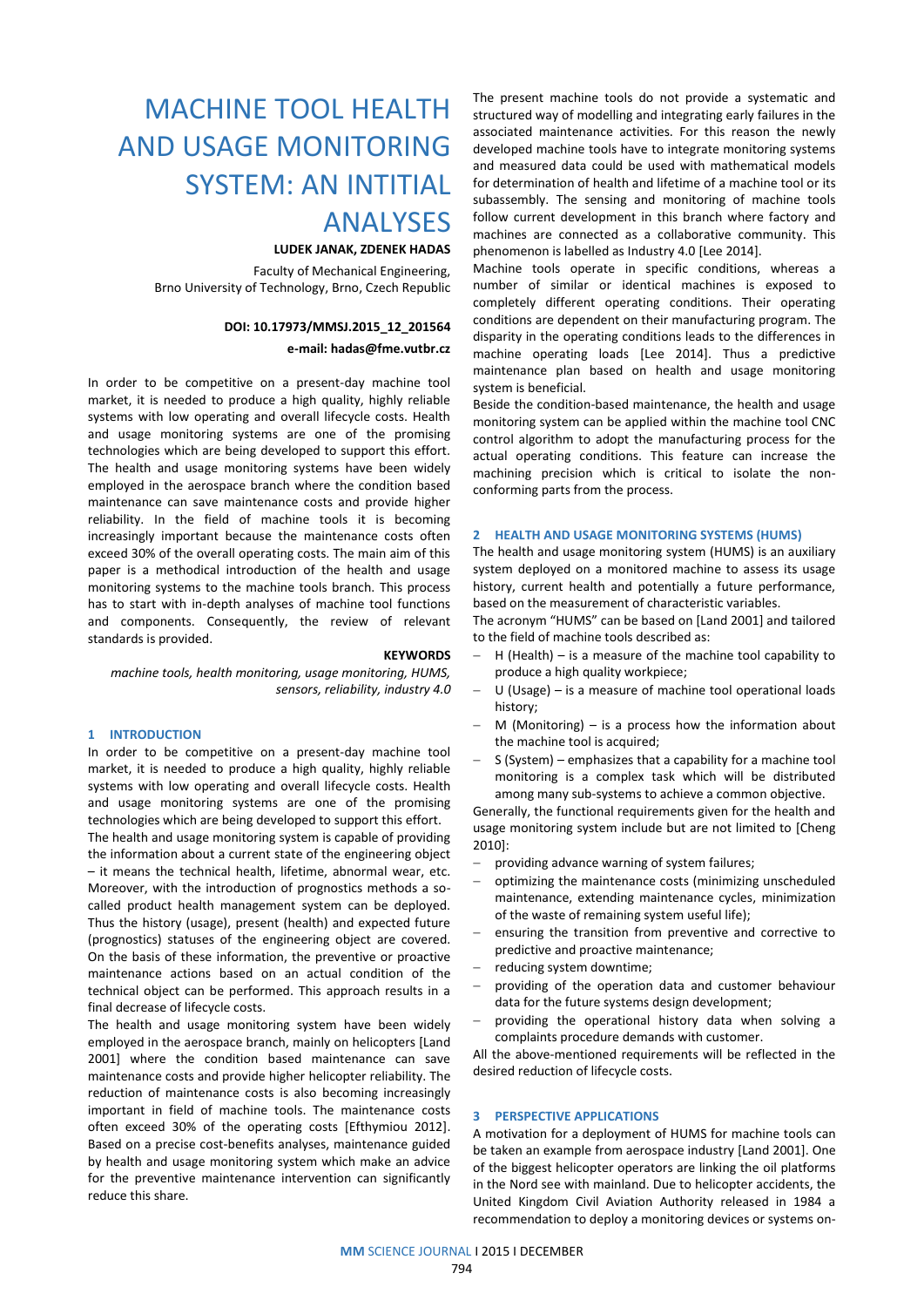board of a helicopter. This recommendation was conducted by a need to trace a usage history of helicopters in the Nord see fleet. These helicopters are very often exposed to harsh environmental conditions which thus affects negatively the system health and requiring a higher demands on maintenance. The most suffering component of a helicopter is the drive system. Failures in the drive system are almost always caused by unexpected levels of wear in its components. The flight safety, rotorcraft availability, maintainability are improved which consequently leads to the reduction of helicopter life cycle costs.

The most important function covered by the HUMS developed for Nord See fleet is a monitoring of the helicopter dynamic system represented by engines, shafts, gearboxes, rotors, and bearings. System implementation of such functions is ensured by various sensors which measure physical variables such as vibrations, temperatures, pressures, flow rates, and electrical quantities.

It is evident, that based on the above-mentioned motivation from aviation industry, the implementation of health and usage monitoring system to the newly developed machine tools might be a great asset.

#### *3.1 Health and Usage Monitoring of Machine Tool*

The major benefits for the machine tool stakeholders can be observed in the reduced amount of scheduled and unscheduled maintenance, increased safety and above all reduced extra costs for unneeded maintenance connected with preventive maintenance plans.

Maintenance plans of large fleets of autonomously operating machine tools in various conditions can be easily tailored base on exact health and usage of the machine rather than under the preventive/corrective maintenance plans and actions. This approach is mainly promising in the Industry 4.0 era connected with smart cyber-physical systems deployed in machine tools environment. The actual state of the machine tool can be fed back to the machine control algorithm for further on-line correction enabling a longer service-free operation of the machine fleet [Lee 2014].

A very important benefit of the health and usage monitoring systems consists of the precise knowledge of the machine operational history. Thanks to the usage features of the system the exact behaviour of the customer is known and can be further considered in a future machine tool development process.

The characteristics covered by the health monitoring system in the tool region include the process conditions, cutting tool fracture, tool wear state, chip form acceptability, work material properties, or workpiece surface integrity [Ostasevicius 2015]. When considering the whole machine tool structure, various bearing failures, shaft unbalances and wear of machine tool driveline can be monitored [Verl 2009]. The exact parameters to be monitored for a various types of machines are reported in [ISO 13380:2002].

#### **4 NORMATIVE STANDARDS**

Normative standards for a machine health and usage monitoring and prognostics can be generally divided among five categories [Vogl 2014]:

- overview standards (general guidelines and vocabulary)
- dependability analysis (business vs. research and development)
- measurement techniques (sensors, physical principles and metrology)
- diagnostics and prognostics (rulemaking)
- data management (consistence of systems to each another)

The International Organization for Standardization (ISO) has established subcommittee SC 5 "Condition monitoring and diagnostics of machines". The mission of SC5 is a standardization of the condition monitoring of machines and structures using multidisciplinary approaches. This subcommittee is organized under the framework of Technical Committee ISO/TC 108 "Mechanical vibration and shock". The SC 5 has prepared and keeps the following portfolio of health monitoring- and prognostics- related standards:

- ISO 17 359 "Condition monitoring and diagnostics of machines – General guidelines"
- ISO 13 380 "Condition monitoring and diagnostics of machines – General guidelines on using performance parameters" (revised by ISO 17 359)
- ISO 13 374 "Condition monitoring and diagnostics of machines – Data processing, communication and presentation"
- ISO 13 372 "Condition monitoring and diagnostics of machines – Vocabulary"
- ISO 13 379 "Condition monitoring and diagnostics of machines – Data interpretation and diagnostics techniques"

The above-mentioned ISO standards cover the system-level development process for the condition monitoring and diagnostics of machines.

The [ISO 17359:2011] is an umbrella document for the condition-based maintenance and health and usage monitoring. It covers the generic flowchart for the HUM system development and outlines the basic methodologies for the acquired data evaluation as [ISO 13380:2002]. The [ISO 13372:2012] standard defines the essential nomenclature connected with the field of health monitoring and diagnostics of machines. The document has mainly definitional character.

The [ISO 13381:2004], [ISO 13379:2015], and [ISO 13374:2012] are standards defining the data processing, representation, and interpretation.

There are also a number of existing standards which are intended to use in different industries – e.g. Aerospace Recommended Practices (ARPs) prepared by the Society of Automotive Engineers, or ADS‐79C‐HDBK from the US Army, both dedicated to the field of aerospace engineering.

A comprehensive overview of over 50 existing standards published by the Air Transport Association (ATA), International Electrotechnical Commission (IEC), International Organization for Standardization (ISO), Society of Automotive Engineers (SAE), and the US Army, related to health and usage monitoring can be found in [Vogl 2014].

#### **5 FUNCTIONAL DESCRIPTION OF HUMS**

The essential subsystems of the health and usage monitoring system are shown in the Figure 1.

The most important part of HUMS are the sensors which measure the variables related to the health and usage history of a machine tool. The sensors are deployed on the monitored component or process. Sensors suitable for the application on machine tools are furtherly discussed in section 5.1.

The signal processing unit is subsequently applied to tailor the raw signal from sensors for the input requirements of the diagnostic unit. The diagnostic unit compares the data currently being measured with pattern obtained from a model or operational history data. The prognostics of a future behaviour can be also performed at this stage. The result of prognostics is usually the information about the remaining useful life of the machine.

The data acquired by the health and usage monitoring system can be classified into two main categories – event data and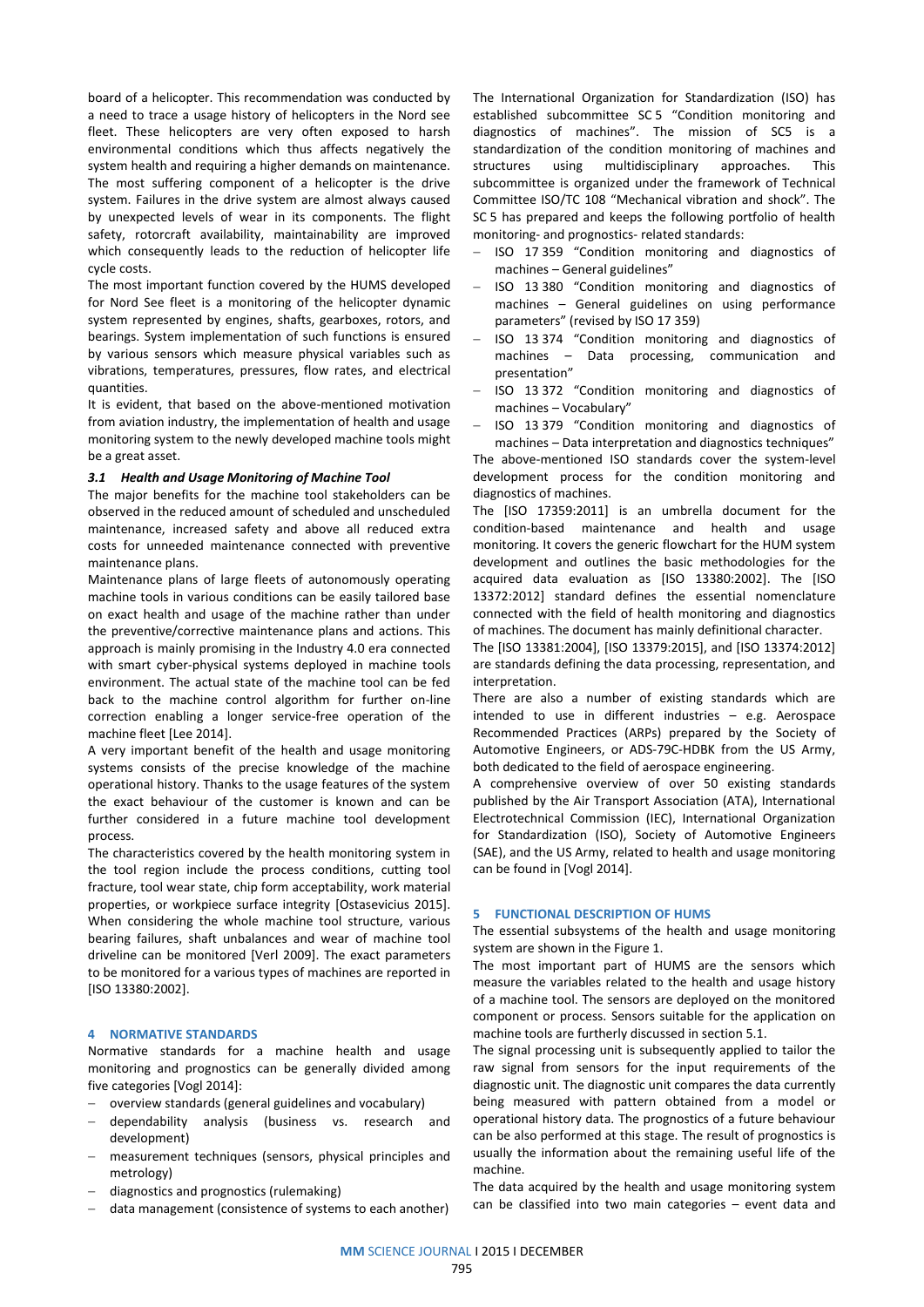condition data. The event data deals with events which occurred on the monitored platform in the past, e.g. single shut-down event or crashes. The condition data are physical quantities which are somehow related to the platform health, e.g. temperatures in drive bearings. [Efthymiou 2012]



**Figure 1**. Sub-systems of a typical HUMS

There are two fundamental approaches for the prediction of the remaining useful life – a data-driven approach and modelbased approach [Cheng 2010].

The data-driven approach is based on the statistical pattern recognition and artificial intelligence which are applied to the operational history data of the machine tool. This approach does not require a proper knowledge of the failure processes physics. All the information required for the decision about the machine tool health and future behaviour are based on finding the patterns of failure precursors in operational data gathered by sensors. This approach can be so-called as "black-box". The implementation is usually performed using the fuzzy systems and neural networks.

The model-based approach requires a deep understanding of failure processes physics and features. The data acquired form the sensors deployed on a machine tool are used as inputs to the physics-of-failure mathematical model. This model estimates the health and future behaviour of the machine tool based on mathematic function describing the war and failure processes of all the components of the machine tool. This approach can be so-called as "white-box". This approach is very often called as first principles or rule-based.

#### *5.1 Sensors*

The implementation of health and usage monitoring system can be either sensor or sensor-less. The desired data can be very often acquired form the already deployed sensors which are included in the machine tool control system. This approach does not negatively affect the wiring harness, sensor system complexity, and overall system costs [Verl 2009]. The sensor approach is useful in the situation where a quantity required as an input to the health monitoring algorithm cannot be obtained from the machine tool control computer. Combination of both above-mentioned approaches is also possible. Indeed, that the sensor-less approach is more cost-effective. Compared to that, the sensor approach generally provides more flexibility in sensor selection. The HUMS developer can select an appropriate solution in the terms of measurement and dynamic range, accuracy, sensitivity repeatability, resolution, linearity, sampling rate, frequency response, etc. A comprehensive overview of sensors useful for health and usage monitoring systems was reported by [Cheng 2010].

A survey targeting to the sensors for tool condition monitoring was done by [Byrne 1995]. Force, power and acoustic emission sensors are the most common sensors in machine tools deployments.

[Byrne 1995] also conducted a survey of current sensor systems deployed on machine tools. These sensors are most commonly based on acoustic emission sensors (27 %), followed by strain (22 %), force (17 %), current (17 %), and other (17 %) principles. The survey was carried out among 26 machine tool manufacturers.

Finally, [Byrne 1995] also summed up the implementation of such sensors. Their application is mostly to monitor tool wear (28 %), collision (22 %) and breakage (50 %).

Drilling (45 %), turning (38 %), milling (8 %), grinding (3 %), and others (6 %) are the tool condition monitoring deployments in the terms of manufacturing processes.

As an evolution of traditional sensors can be considered energy-autonomous sensor nodes supplied by energy harvesting. The energy-autonomous approach is useful for reducing the wiring harness in large machine tool deployments. Energy is acquired from the sensors' surrounding environment. Feasibility study of the energy harvesting in machine tool environment was presented by [Hadas 2014]. The practical demonstration and evaluation of the energy-autonomous sensor node supplied by the vibrations from cutting tool was done by [Ostasevicius 2015]. The developed energyautonomous sensor was capable of indicate the limitary threshold when the cutting tool started to manufacturing parts in insufficient quality. The information about such event was send autonomously for the distance of 20 meters which is an advantageous approach in large machine tool environments.

Generally in the field of machine tools, the data acquisition of discrete state variables can lead to the detection of operation and control system faults (unfinished motion/operation), while faults in the equipment, process or caused due to the abnormal operating conditions can be determined by the measurement of continuous-state variables [Zhou 2000].

Another challenges have arisen with the implementation of sensor system to the machine tool environment. These challenges include the defects in machine interfaces or operating errors in setup of operation of the monitoring system. [Byrne 1995]

#### **6 HUMS DEVELOPMENT FLOWCHART**

The generic health and usage monitoring system development flowchart applicable in the machine tools industry is defined within the scope of ISO 17 359 "Condition monitoring and diagnostics of machines – General guidelines" [ISO 17359:2011]. This process is shown in Figure 2.

The HUMS development is started with a deep analyses of the system (machine tool) under consideration for HUMS deployment. The dependability and afterwards a cost-benefits analyses are introduced as initial studies to determine the items of a machine suitable for the monitoring. This stage of development is in overall called the equipment audit. The equipment audit is usually performed on the basis of a deep assessment of machine tool documentation, technical drawings, maintenance and operational history.

The next step in the development process is a reliability/criticality audit. This kind of assessment consists of various top-down or bottom-up methods. A typical example of the bottom-up method is the Failure Modes Effects and Criticality Analyses (FMECA), while the bottom-up approach is e.g. the Fault Tree Analyses (FTA).

After the equipment audit and reliability/criticality audit, the functions and equipment to be covered by the health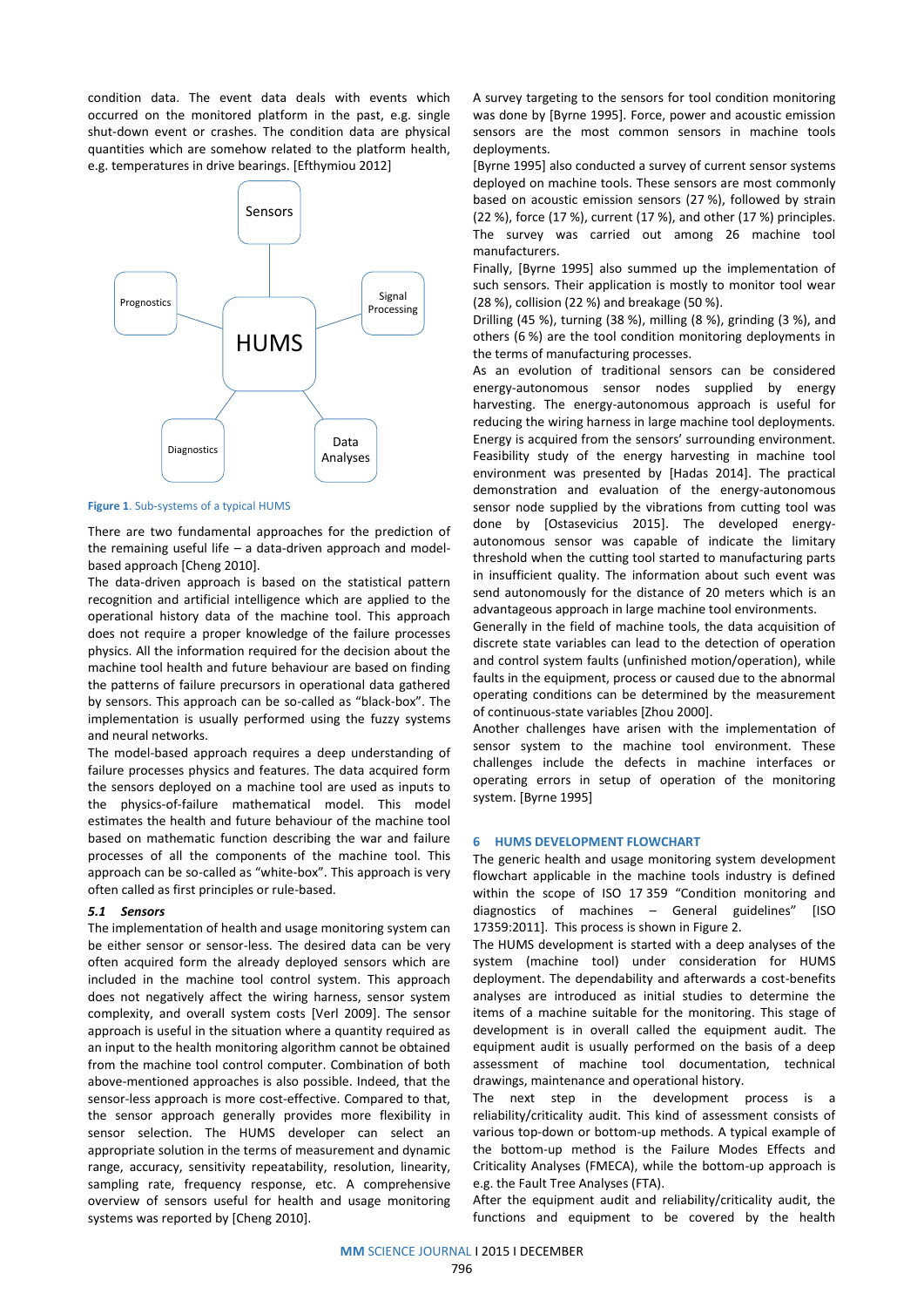monitoring functions are identified. As a reference for the requirements specification in the development of a health and usage monitoring system can be, beside relevant ISO standards, used paper written by [Saxena 2010].

The next step in the development process is the selection of appropriate maintenance tasks. This step primarily consists of a check whether or not all the considered failure modes are covered by the health and usage monitoring system. If the failure modes cannot be covered by the health and usage monitoring, the implementation of conventional corrective or preventive maintenance strategies, or redesign of such component is required.

The following step is the selection of measurement method with all its specifications – including measurement (sensor) location, and measurement technique.

For all the data acquired from the machine tool by the selected measurement techniques are subsequently developed the data collection and data analyses algorithms used for the system diagnostics and prognostics. Note that the whole HUMS development process is iterative. A review of selected measurement and maintenance strategies based on the operational experience with such HUMS is essential.



**Figure 2**. Generic flowchart of the HUMS development process

#### **7 COST-BENEFITS ANALYSES**

The concrete business case is usually a crucial aspect when considering an implementation of a HUMS system [Feldman 2008]. The Return On Investment (ROI) is the most common metrics deciding on the implementation costs to benefits ration. The so-called analytic process is the cost-benefits analysis. This analysis are application-specific processes, thus should be performed uniquely for every machine tool and its typical operating conditions. The cost-benefits analysis has an estimative character given by uncertainty of its critical inputs – e.g. customer behaviour, operating conditions, etc.

The return on investment is, in general, the ratio of gain to investment. The return on investment as a product of costbenefits analysis includes all the HUMS implementation costs, cost avoidance and lifecycle cost model. The implementation costs include the costs for HUMS implementation including but not limited to costs for development, testing and manufacture of the HUMS system with all its hardware and components. The cost avoidance is the amount of lifecycle costs which are eliminated by the HUMS deployment – e.g. saved maintenance costs, failure avoidance, minimization of remaining useful life, costs for the avoided non-conforming parts. The lifecycle cost model is based on the previous evidence of typical customer behaviour and machine tool operating data.

The Return On Investment is not always the most meaningful value when considering a HUMS implementation. The nonfinancial benefits – such as knowledge of operational history useful for further research and development – can be taken into an account [Feldman 2008].

The cost-benefits analyses very often reveals the inadequate costs for the health and usage monitoring system which are not well-balanced by the utility value of the newly-deployed monitoring feature. There are still a lot of applications where the preventive maintenance, corrective maintenance or component re-design are the appropriate solutions.

#### **8 CONCLUSIONS**

The main aim of this paper is an introduction of health and usage monitoring systems to the machine tools branch. The sensing and monitoring of machine tools is in accordance with idea of the machine transformation toward to the 4th Generation Industrial Revolution (Industry 4.0) based on Cyber-Physical System-enabled manufacturing and service innovation. The innovative health and usage monitoring system leads to higher reliability of machine tools and furthermore it provides savings of maintenance and operation costs. The development process of new machine tools should be carried out together with analysis and integration of the innovative health and usage monitoring system.

#### **ACKNOWLEDGMENTS**

This work is an output of research and scientific activities of NETME Centre, supported through project NETME CENTRE PLUS (LO1202) by financial means from the Ministry of Education, Youth and Sports, Czech Republic under the "National Sustainability Programme I".

#### **REFERENCES**

**[Byrne 1995]** Byrne, G., et al. Tool Condition Monitoring (TCM) — The Status of Research and Industrial Application. CIRP Annals - Manufacturing Technology, 1995, Vol.44, No.2, pp 541- 567, ISSN 0007-8506

**[Cheng 2010]** Cheng, S., et al. Sensor Systems for Prognostics and Health Management. Sensors, 2010, Vol.10, No.6, 5774- 5797, ISSN 1424-8220